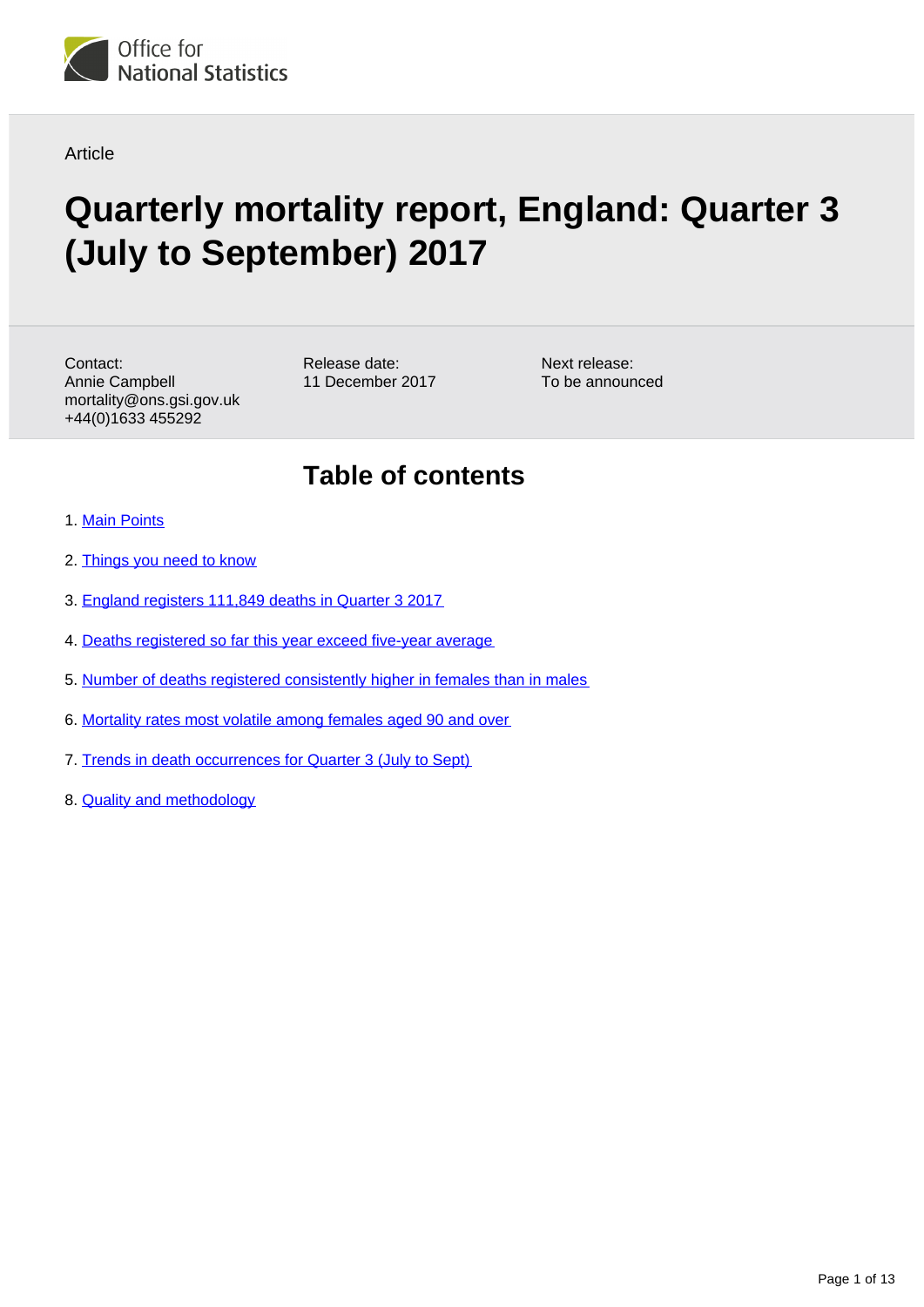## <span id="page-1-0"></span>**1 . Main Points**

- There were 111,849 deaths registered in England between 1 July and 30 September 2017, fewer than in the same period in 2016 but more than in 2015 and the five-year average.
- The number of deaths registered in the year-to-date (1 January to 30 September 2017) is higher than the same period in the years 2012, 2013, 2014 and 2016, but is 1,274 fewer than in 2015 (a particularly high year).
- The age-standardised mortality rate for the latest four-quarter period was 1,107.7 deaths per 100,000 for males and 830.5 per 100,000 for females; this has changed very little since the four-quarter period ending Quarter 1 2016.
- Males aged 90 and over had the highest age-specific mortality rates in the latest rolling four-quarter period.
- There were two periods in Quarter 3 where the number of deaths that occurred was higher than the fiveyear average (5 to 7 July and 13 to 29 September); however, these days did not coincide with any periods of extreme weather.

## <span id="page-1-1"></span>**2 . Things you need to know**

The purpose of this report is to provide timely surveillance of mortality in England. This report serves as a snapshot of deaths that were registered within the most recent quarter using the best available data. Through comparative analyses with previous quarters and with the use of rolling four-quarter totals, it aims to inform patterns of change in mortality; specifically whether mortality has increased, remained stable or decreased.

This report includes data up to and including Quarter 3 (July to September) 2017, which covers the period 1 July to 30 September 2017. In addition to reporting on deaths that were registered in Quarter 3 we also report quarterly rolling four-quarter death counts and mortality rates that encompass all quarters of the year. The most recent rolling four-quarter period is Quarter 4 2016 to Quarter 3 2017 (October 2016 to September 2017).

In keeping with the Quarter 2 (April to June) report, this edition will primarily be based on death registrations with a section on death occurrences. Death occurrences report the number of deaths that occurred within a reference period to allow period-specific comparisons and thereby aim to enable timely judgements on the direction and magnitude of change. We can only know when a death occurred once it has been registered. However, due to registration delays, death occurrences data can often be incomplete, especially towards the end of the quarter.

Death registrations data for 2017 are provisional; however, we would only expect very small changes to death registration counts once data are made final. A provisional extract of death registrations and death occurrences data for Quarter 3 (1 July to 30 September) 2017 was created on 30 October 2017, roughly four weeks after the end of the reporting period.

The quarterly populations used in the rate calculations here are adjusted using mid-year population estimates or a combination of mid-year population estimates (2001 to 2016) and population projections (2017) to estimate what the likely population would have been at the mid-point of the quarter. More detail is provided in the technical notes at the end of this report.

The statistics reported here are [Experimental Statistics](https://www.ons.gov.uk/methodology/methodologytopicsandstatisticalconcepts/guidetoexperimentalstatistics) and allow us to demonstrate to users some of the analyses possible in the future and to seek feedback to inform the future presentation of timely mortality data. We welcome feedback from users on this report at mortality@ons.gov.uk.

This publication was produced with support from Public Health England and Department of Health.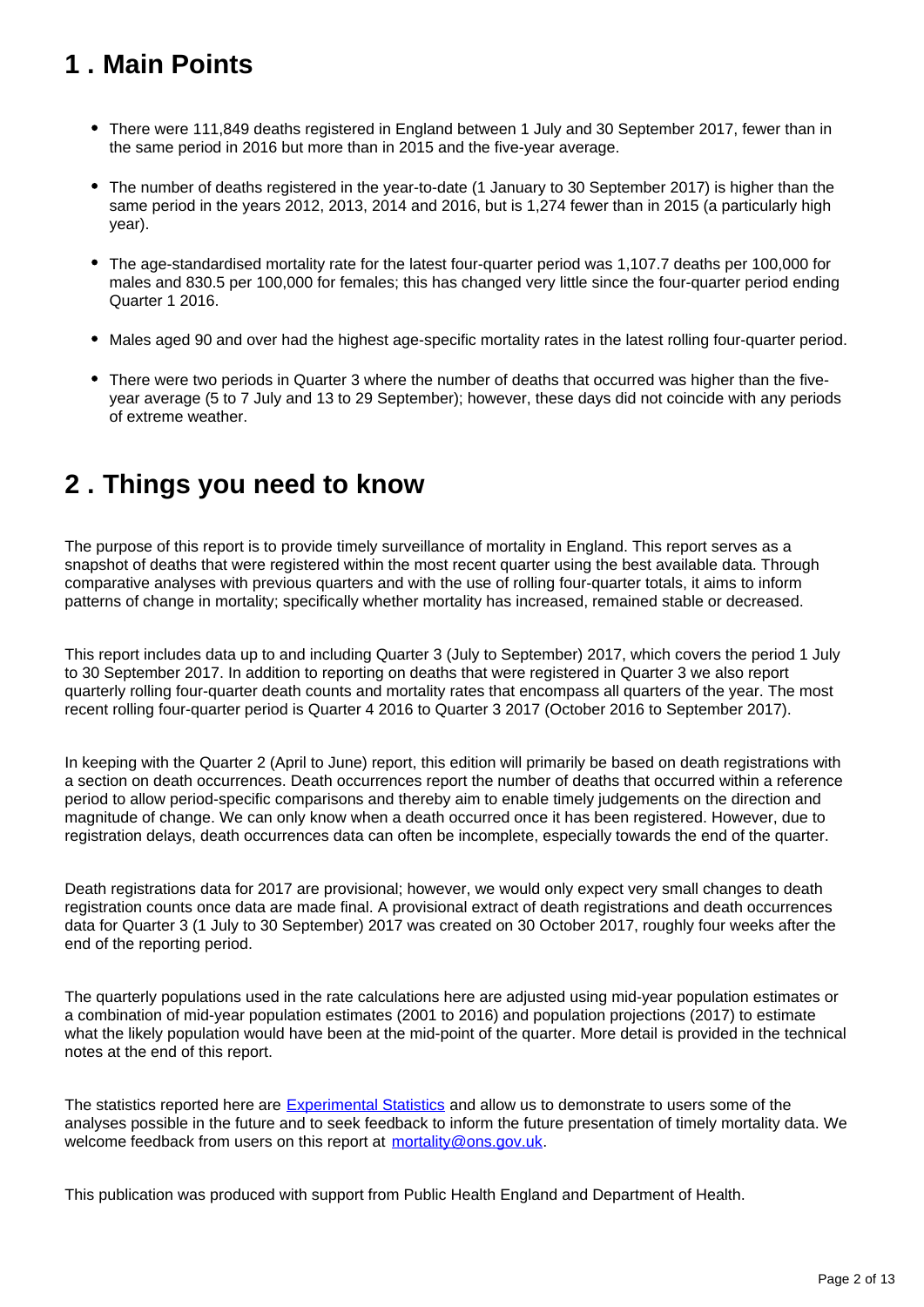## <span id="page-2-0"></span>**3 . England registers 111,849 deaths in Quarter 3 2017**

From 1 July to 30 September 2017 there were 111,849 deaths registered in England. This is higher than the same quarter in both 2015 and the average of the previous five years but 383 lower than the number of deaths registered in the same quarter in 2016 (Table 1a).

### **Table 1a: Number of observed deaths, England, Quarter 3 (July to Sept) 2015 to Quarter 3 2017 and Quarter 3 2012 to Quarter 3 2016 average**

|                                                          | Q3 2012 to Q3 2016<br>average | Q3<br>2015 | Q3<br>2016                      | Q3<br>2017 <sup>P</sup> |
|----------------------------------------------------------|-------------------------------|------------|---------------------------------|-------------------------|
| Number of deaths                                         |                               |            | 108,859 110,615 112,232 111,849 |                         |
| Excess deaths in Q3 2017 compared with previous<br>years | 2.990                         | 1.234      | -383                            | 0                       |

Source: Office for National Statistics

Notes:

- 1. Data for 2017 are provisional.
- 2. Q3 refers to Quarter 3 (July to Sept).

An expected number of deaths in Quarter 3 (July to Sept) 2017 can be calculated by applying the mortality rate for earlier periods to the 2017 population (Table 1b). Despite the relatively high number of observed deaths, there were fewer deaths registered in Quarter 3 2017 than we would have expected. For example, there were 3,141 fewer deaths in Quarter 3 2017 than would be expected based on the Quarter 3 2012 to 2016 average mortality rate.

### **Table 1b: Number of expected deaths, England, Quarter 3 (July to Sept) 2015 to Quarter 3 2017 and Quarter 3 2012 to Quarter 3 2016 average**

|                                                                                                      | <b>Using Q3 2012 to</b><br>Q3 2016 average<br>rate | Using<br>rate | Using<br>rate | <b>Observed</b><br>Q3 2015 Q3 2016 deaths in Q3<br>2017 |
|------------------------------------------------------------------------------------------------------|----------------------------------------------------|---------------|---------------|---------------------------------------------------------|
| Expected deaths                                                                                      | 114.990                                            | 114.607       | 114.294       | 111,849                                                 |
| Excess deaths in Q3 2017 compared with<br>expected deaths for Q3 2017 using previous<br>year's rates | $-3.141$                                           | $-2.758$      | $-2.445$      | $\Omega$                                                |

Source: Office for National Statistics

Footnotes

1. Data for 2017 are provisional.

2. Q3 refers to Quarter 3 (July to Sept).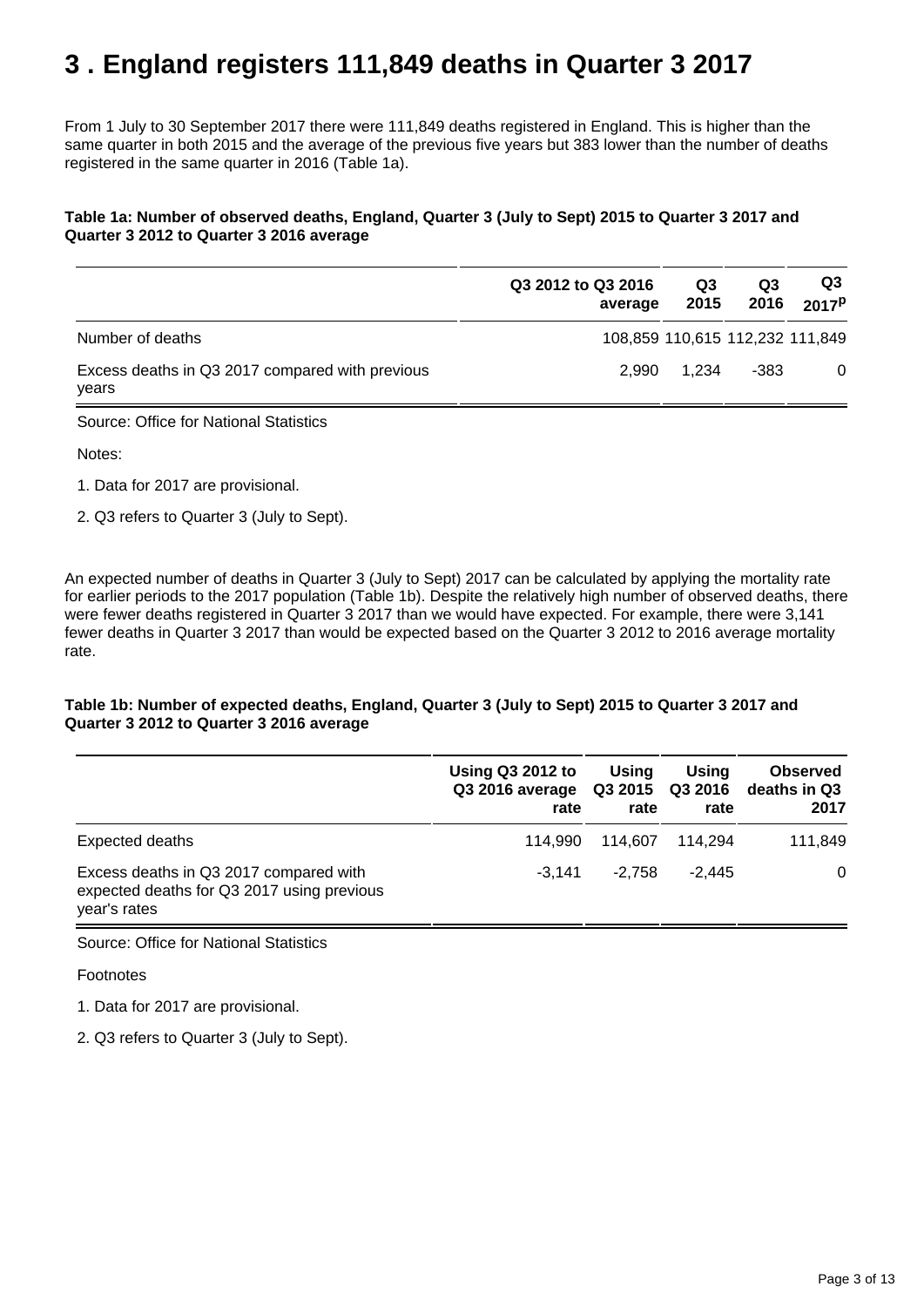## <span id="page-3-0"></span>**4 . Deaths registered so far this year exceed five-year average**

To assess how the number of deaths registered in 2017 so far compares with recent years, Figure 1 shows the number of deaths that have been registered in Quarters 1, 2 and 3 (the period January to September) combined, for the years 2012 to 2017. As shown in Figure 1, the number of deaths registered so far in 2017 (373,199 deaths) was higher than in 2012, 2013, 2014 and 2016 but lower than 2015 (a particularly high year), with 1,274 fewer deaths in 2017 than in 2015. There were 15,086 more deaths in Quarters 1 to 3 in 2017 than the average of the same period over the previous five years.

However, as shown in Table 3 of the accompanying datasets, there were fewer deaths than were expected in 2017 Quarters 1 to 3 combined if based on the 2012 to 2016 five-year average mortality rate.

The table also shows that there were 718 more deaths than were expected in 2017 Quarters 1 to 3 based on the mortality rate over the same period in 2016. This is 0.2% more than anticipated given the rate for 2016. However, there were fewer deaths than expected in 2017 Quarters 1 to 3 based on the mortality rate over the same period in 2015.

The high number of deaths registered in 2017 so far appears to be driven by higher than average numbers of deaths in the winter period as shown in the [Quarterly Mortality Report](https://www.ons.gov.uk/peoplepopulationandcommunity/birthsdeathsandmarriages/deaths/articles/quarterlymortalityreports/quarter1jantomar2017) for Quarter 1 (Jan to Mar) and the excess [winter mortality report.](https://www.ons.gov.uk/peoplepopulationandcommunity/birthsdeathsandmarriages/deaths/bulletins/excesswintermortalityinenglandandwales/2016to2017provisionaland2015to2016final) The number of deaths registered in Quarters 2 and 3 of 2017 are much closer to the five year average than those registered in Quarter 1.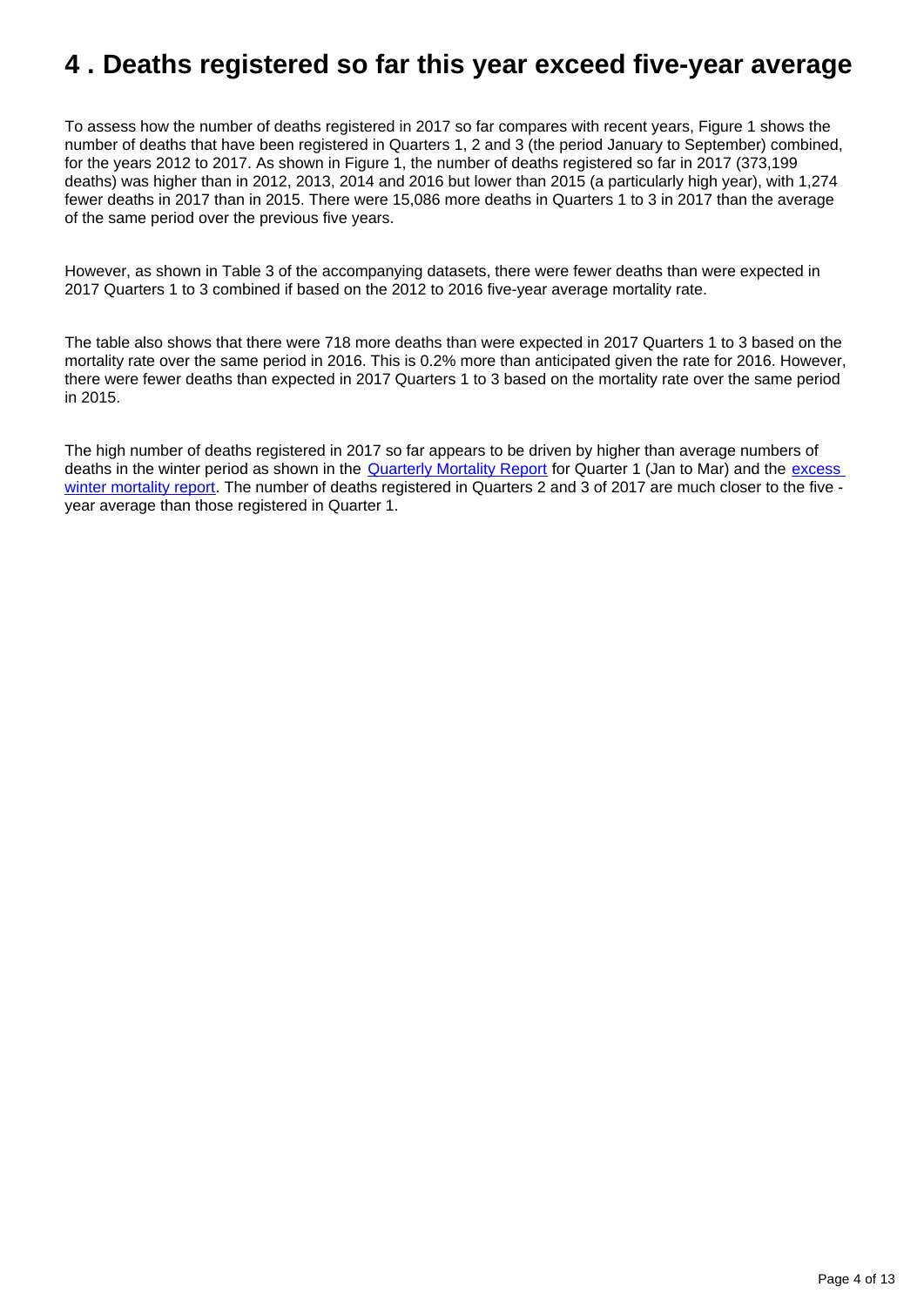## **Figure 1: Number of deaths registered in Quarters 1, 2 and 3 (Jan to Sept), England, 2012 to 2017** Figure 1: Number of deaths registered in Quarters 1, 2 and 3 (Jan to Sept), England, 2012 to 2017



**Source: Office for National Statistics**

**Notes:**

## <span id="page-4-0"></span>**5 . Number of deaths registered consistently higher in females than in males**

There were 497,177 deaths registered in England between October 2016 and September 2017 (the latest rolling four-quarter period). An overall decrease in the number of deaths registered in rolling four-quarter periods was observed for both males and females from 2001 to 2011 (Figure 2a). However, for both sexes the trend since 2011 has been more volatile. The latest rolling four-quarter period had a higher number of deaths than the same period in 2015 to 2016 but a lower number of deaths than the same period in 2014 to 2015.

The number of deaths registered is consistently higher in females than in males; however, the difference in the number of deaths between males and females has decreased over time since 2001. For males, the number of deaths registered in the latest four-quarter period is higher than those registered in the four-quarter period ending Quarter 4 (Oct to Dec) 2001. For females, the number of deaths in the latest four-quarter period is lower than that observed in the period ending Quarter 4 2001.

<sup>1.</sup> Data for 2017 are provisional.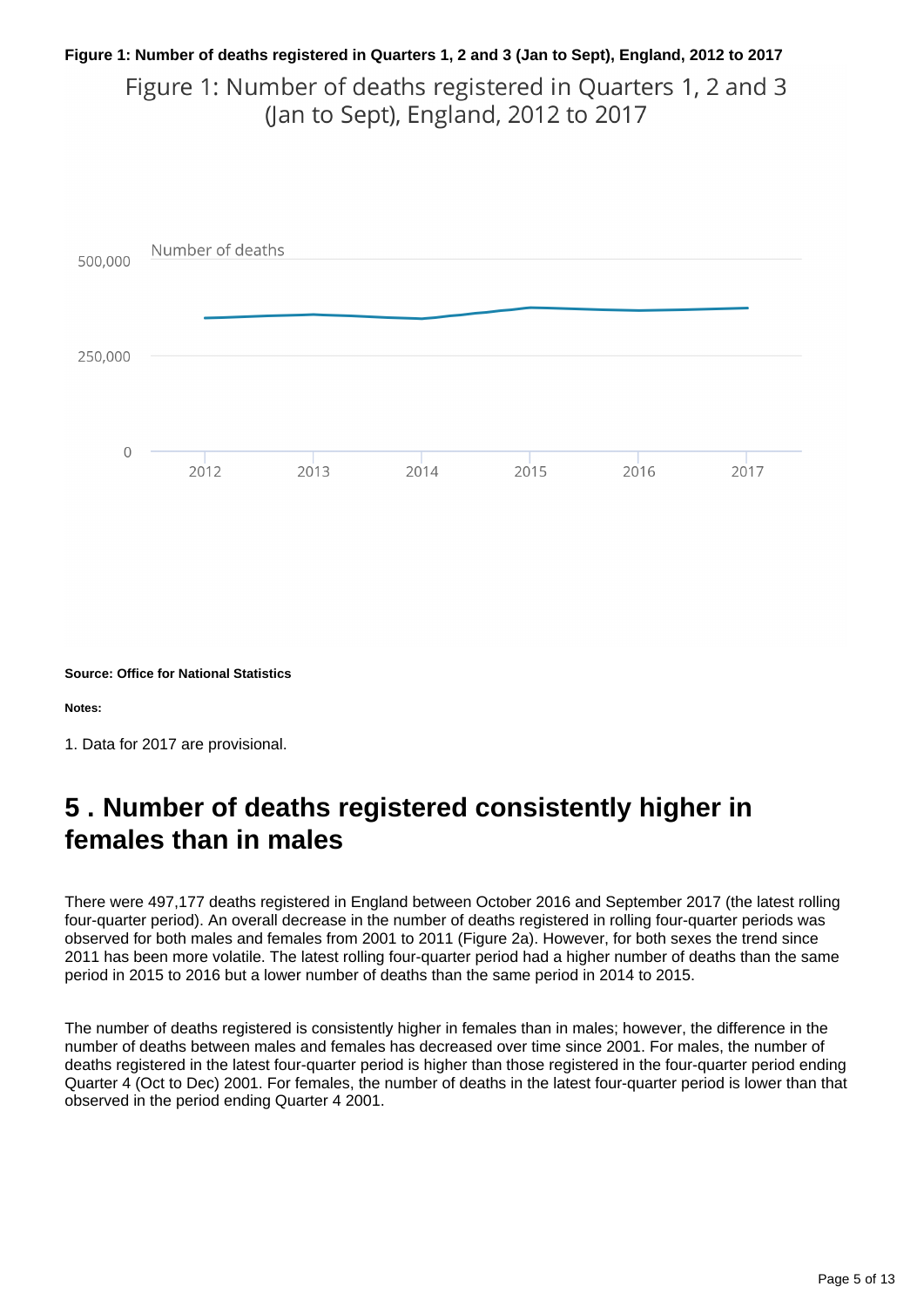### **Figure 2a: Number of death registrations, England, rolling four-quarter periods from period ending Quarter 4 (Oct to Dec) 2001 to period ending Quarter 3 (July to Sept) 2017**

Figure 2a: Number of death registrations, England, rolling fourquarter periods from period ending Quarter 4 (Oct to Dec) 2001 to period ending Quarter 3 (July to Sept) 2017



#### **Source: Office for National Statistics**

#### **Notes:**

- 1. Data for 2017 are provisional, therefore the sum of male and female death counts may not equal the total reported elsewhere as some death registrations are not yet fully coded.
- 2. Population data for 2017 are projected.
- 3. Q1 refers to year ending Quarter 1 (Apr to Mar), Q2 refers to year ending Quarter 2 (Jul to Jun), Q3 refers to year ending Quarter 3 (Oct to Sept) and Q4 refers to year ending Quarter 4 (Jan to Dec).

Although numbers of deaths have increased over recent years the age-standardised mortality rates for both males and females decreased over time from 2001 to 2011, but have since been relatively flat (Figure 2b). The increase in the number of deaths is strongly influenced by the increasing size and age of the population.

Despite having higher numbers of deaths than males, females consistently have lower age-standardised mortality rates than males. For both sexes, following elevated age-standardised rates in 2015, there has been a slight decrease in mortality rates and since 2016 they have remained relatively stable.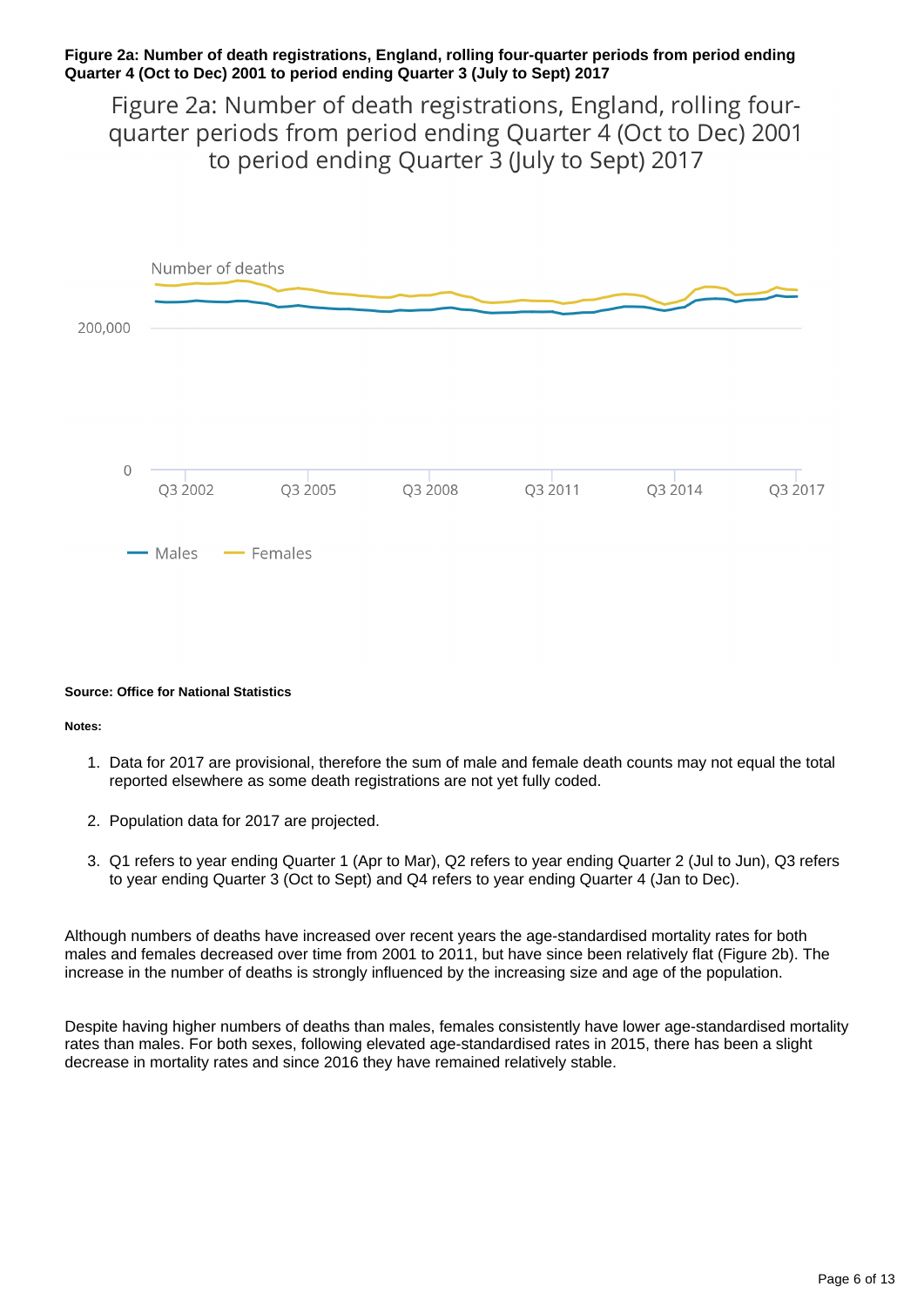### **Figure 2b: Age-standardised mortality rate, England, rolling four-quarter periods from period ending Quarter 4 (Oct to Dec) 2001 to period ending Quarter 3 (July to Sept) 2017**

Figure 2b: Age-standardised mortality rate, England, rolling four-quarter periods from period ending Quarter 4 (Oct to Dec) 2001 to period ending Quarter 3 (July to Sept) 2017



#### **Source: Office for National Statistics**

#### **Notes:**

- 1. Data for 2017 are provisional, therefore the sum of male and female death counts may not equal the total reported elsewhere as some death registrations are not yet fully coded.
- 2. Population data for 2017 are projected.
- 3. Q1 refers to year ending Quarter 1 (Apr to Mar), Q2 refers to year ending Quarter 2 (Jul to Jun), Q3 refers to year ending Quarter 3 (Oct to Sept) and Q4 refers to year ending Quarter 4 (Jan to Dec).

## <span id="page-6-0"></span>**6 . Mortality rates most volatile among females aged 90 and over**

In both sexes the highest age-specific mortality rates were observed in the 90 and over age group. This group's mortality pattern is more volatile and fluctuates considerably, showing no discernible trend over time since 2001 in comparison to the other age groups. However, care must be taken when interpreting the age-specific rates for the 90 and over age group as this includes deaths of all individuals aged 90 and over so will have the largest range of ages.

Age-specific mortality rates in females aged 90 and over are more volatile than those of males in the same age group.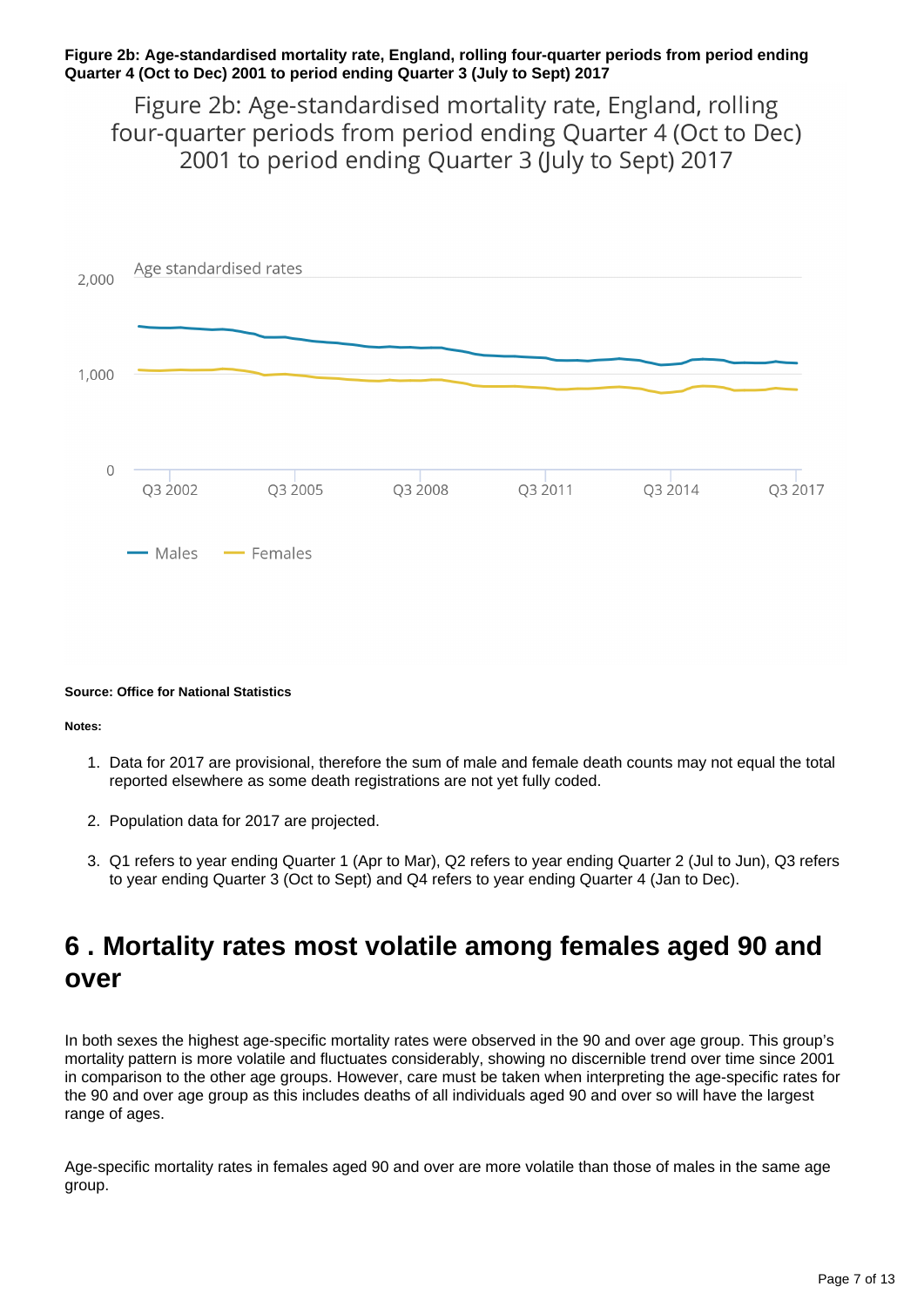### **Figure 3a: Age-specific mortality rates, males, England, rolling-four quarter periods from period ending Quarter 4 (Oct to Dec) 2001 to period ending Quarter 3 (July to Sept) 2017**

Figure 3a: Age-specific mortality rates, males, England, rollingfour quarter periods from period ending Quarter 4 (Oct to Dec) 2001 to period ending Quarter 3 (July to Sept) 2017



#### **Source: Office for National Statistics**

#### **Notes:**

- 1. Death registrations data for 2017 are provisional.
- 2. Population data for 2017 are projected.
- 3. Q1 refers to year ending Quarter 1 (Apr to Mar), Q2 refers to year ending Quarter 2 (Jul to Jun), Q3 refers to year ending Quarter 3 (Oct to Sept) and Q4 refers to year ending Quarter 4 (Jan to Dec).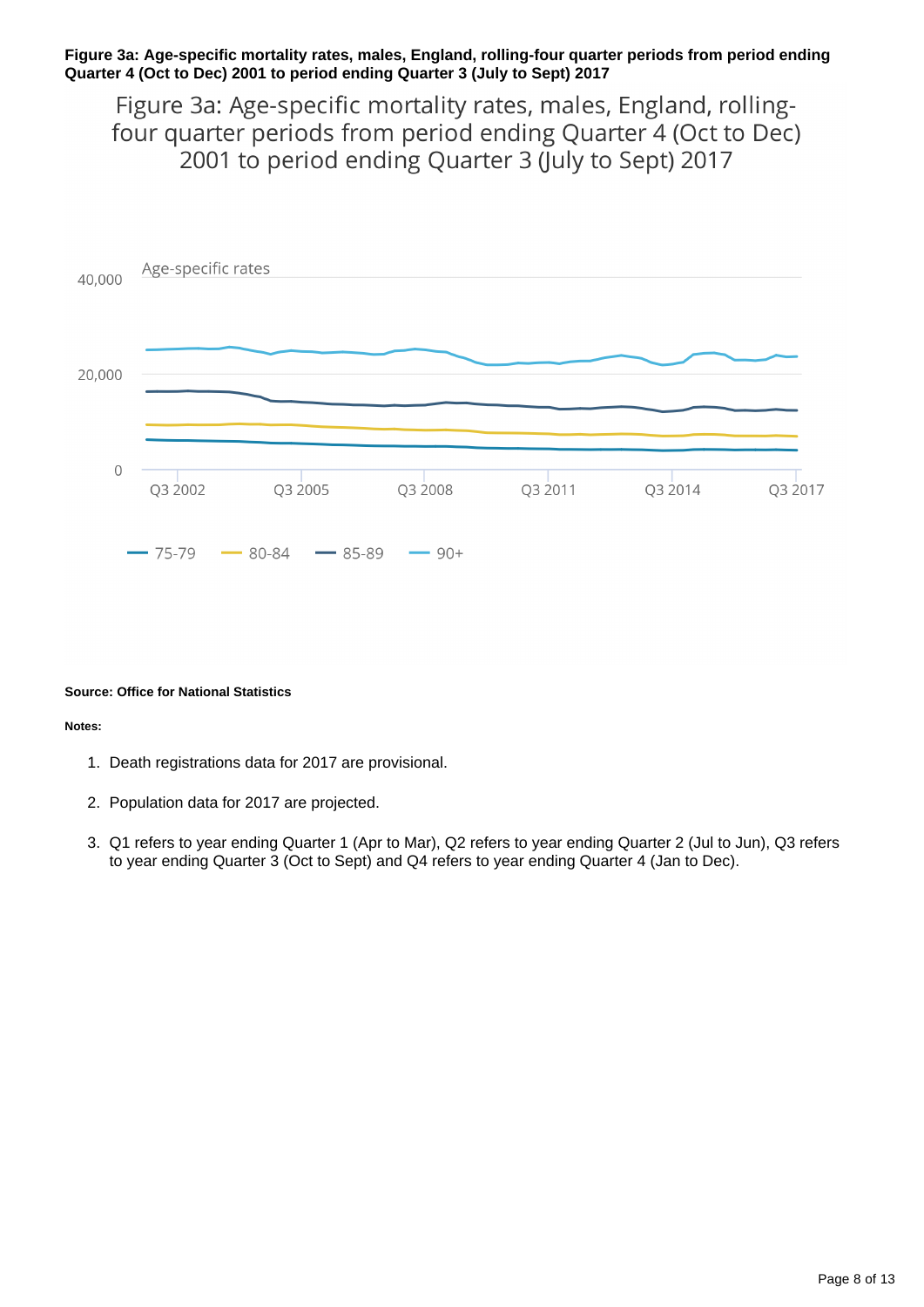### **Figure 3b: Age-specific mortality rates, females, England, rolling four-quarter periods from period ending Quarter 4 (Oct to Dec) 2001 to period ending Quarter 3 (July to Sept) 2017**

Figure 3b: Age-specific mortality rates, females, England, rolling four-quarter periods from period ending Quarter 4 (Oct to Dec) 2001 to period ending Quarter 3 (July to Sept) 2017



#### **Source: Office for National Statistics**

#### **Notes:**

- 1. Death registrations data for 2017 are provisional.
- 2. Population data for 2017 are projected.
- 3. Q1 refers to year ending Quarter 1 (Apr to Mar), Q2 refers to year ending Quarter 2 (Jul to Jun), Q3 refers to year ending Quarter 3 (Oct to Sept) and Q4 refers to year ending Quarter 4 (Jan to Dec).

For both males and females, age-specific mortality rates in those aged 0 to 74 have decreased over time up until 2011 and have remained stable in recent years. The rate of improvement observed between 2001 and 2011 has clearly halted for those aged 0 to 74.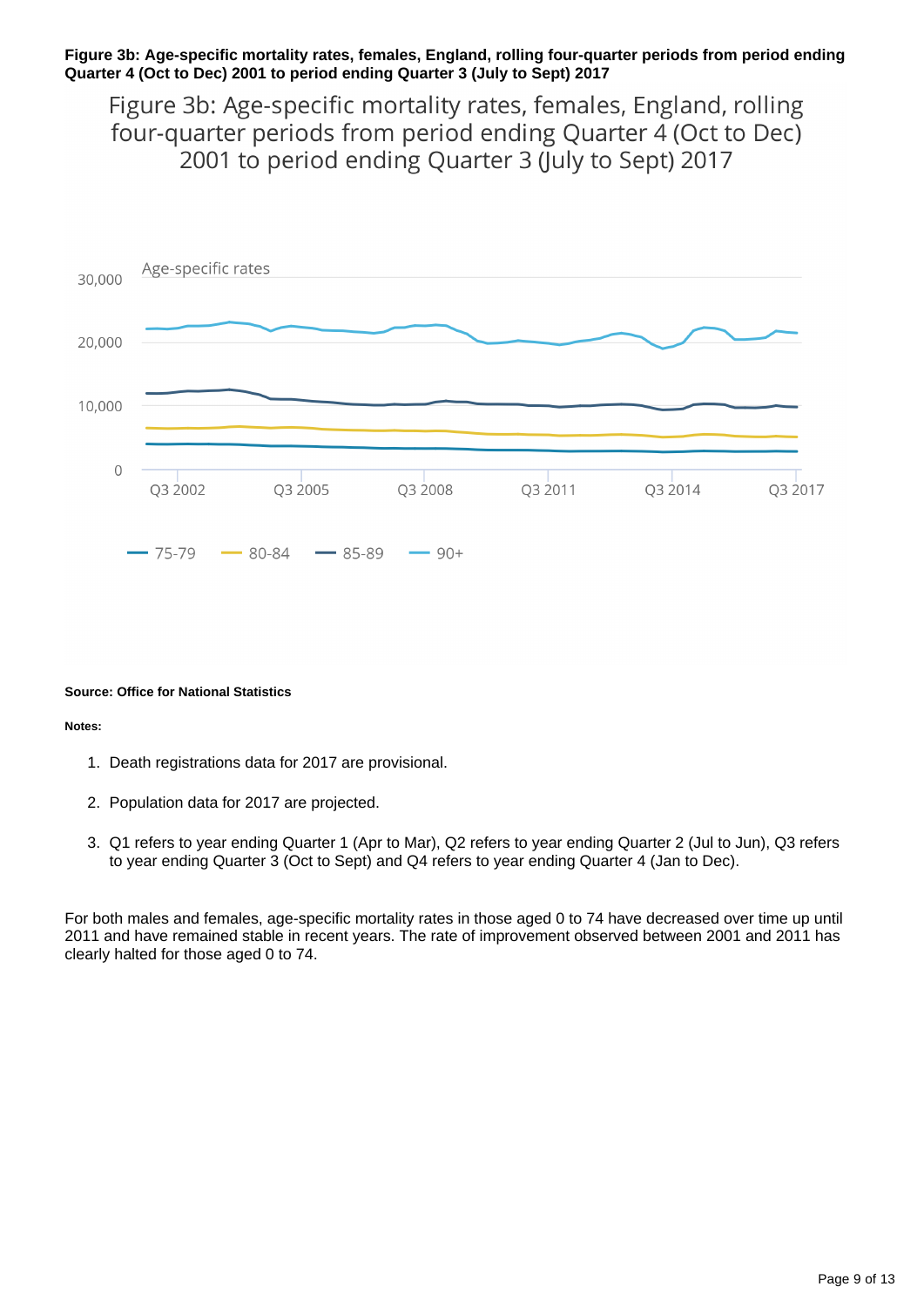### **Figure 3c: Age-standardised mortality rates, by sex, ages 0 to 74, England, rolling four-quarter periods from period ending Quarter 4 (Oct to Dec) 2001 to period ending Quarter 3 (July to Sept) 2017**

Figure 3c: Age-standardised mortality rates, by sex, ages 0 to 74, England, rolling four-quarter periods from period ending Quarter 4 (Oct to Dec) 2001 to period ending Quarter 3 (July to Sept) 2017



#### **Source: Office for National Statistics**

#### **Notes:**

- 1. Death registrations data for 2017 are provisional.
- 2. Population data for 2017 are projected.
- 3. Q1 refers to year ending Quarter 1 (Apr to Mar), Q2 refers to year ending Quarter 2 (Jul to Jun), Q3 refers to year ending Quarter 3 (Oct to Sept) and Q4 refers to year ending Quarter 4 (Jan to Dec).

Single year of age mortality rates for deaths registered in Quarter 3 (July to Sept) for those aged 75 and over can be found in the accompanying datasets. Caution must be used when interpreting these rates given birth cohort [effects following World War 1](https://www.ons.gov.uk/peoplepopulationandcommunity/birthsdeathsandmarriages/ageing/articles/theimpactofthefirstworldwaronthe90andoverpopulationoftheuk/2015).

All mortality rates and 95% confidence intervals can be found in the dataset accompanying this release.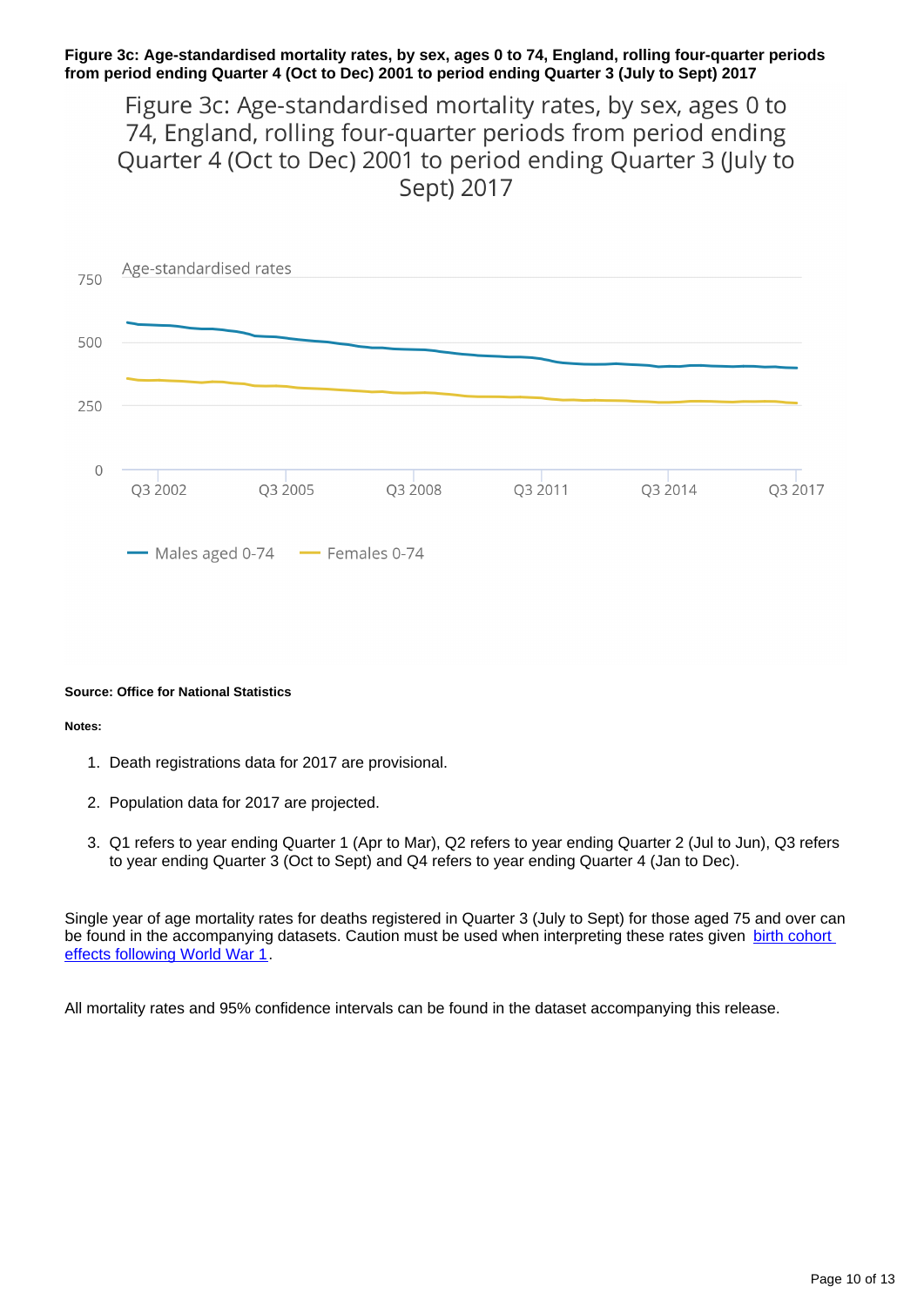## <span id="page-10-0"></span>**7 . Trends in death occurrences for Quarter 3 (July to Sept)**

Data reported in this section are based on deaths that occurred within the period 1 July to 30 September rather than deaths that were registered in this period (as in the rest of the report). Death occurrences data from years prior to 2017 are based on the same extraction date of 30 October. This extraction date is applied to occurrences data for previous years for each respective year. Using death occurrences data with a similar extraction date allows for comparability between years whilst minimising any registration delay effects. The median delay for death registrations is five days for all causes of death.

Further information about registration delays can be found in *[Impact of registration delays on mortality statistics](http://webarchive.nationalarchives.gov.uk/20160105160709/http:/www.ons.gov.uk/ons/guide-method/user-guidance/health-and-life-events/impact-of-registration-delays-on-mortality-statistics/index.html)* and also in the background information section of this report. Death occurrences data for 2016 and 2017 are provisional and numbers will increase over time as further deaths that occurred in the period are registered.

Table 2 shows the number of death occurrences with a similar extraction date of 30 October for each respective year of 2015 to 2017 and the five-year average. This is calculated as the number of deaths that occurred in Quarter 3 (July to Sept) and were registered on or before 30 September in each year.

From 1 July to 30 September 2017, there were 106,123 death occurrences in England, which was higher than 2015 and 2016. Compared with the average of the previous five years, 2017 had an additional 3,408 death occurrences. This is 3% greater than the five-year average.

### **Table 2: Number of deaths that occurred with a similar extraction date, England, Quarter 3 (July to September) 2015 to Quarter 3 2017 and Quarter 3 2012 to Quarter 3 2016 average**

|                                                          | Q3 2012 to Q3 2016<br>average | 2015  | 2016 <sup>p</sup> | 2017 <sup>p</sup>               |
|----------------------------------------------------------|-------------------------------|-------|-------------------|---------------------------------|
| Number of deaths                                         |                               |       |                   | 102,715 103,848 105,235 106,123 |
| Excess deaths in Q3 2017 compared with previous<br>years | 3,408                         | 2,275 | 888               | 0                               |
| Source: Office for National Statistics                   |                               |       |                   |                                 |
| Notes:                                                   |                               |       |                   |                                 |
| 1. Data are based on death occurrences                   |                               |       |                   |                                 |
| 2. Data for 2016 and 2017 are provisional.               |                               |       |                   |                                 |
| 3. Q3 refers to Quarter 3 (July to September).           |                               |       |                   |                                 |

Daily death occurrences using a similar extraction date show that for Quarter 3 2017, three-quarters of the days of the period (69 out of 92) had a higher number of deaths than the five-year average for those days (Figure 4). During the beginning of July and towards the end of September the number of deaths in 2017 was substantially above the five-year average. The two days with the highest number of deaths in these periods were 7 July (1,278 deaths) and 25 September (1,272 deaths). However, these periods did not coincide with any extreme weather so it is not clear what caused these rises above the five-year average.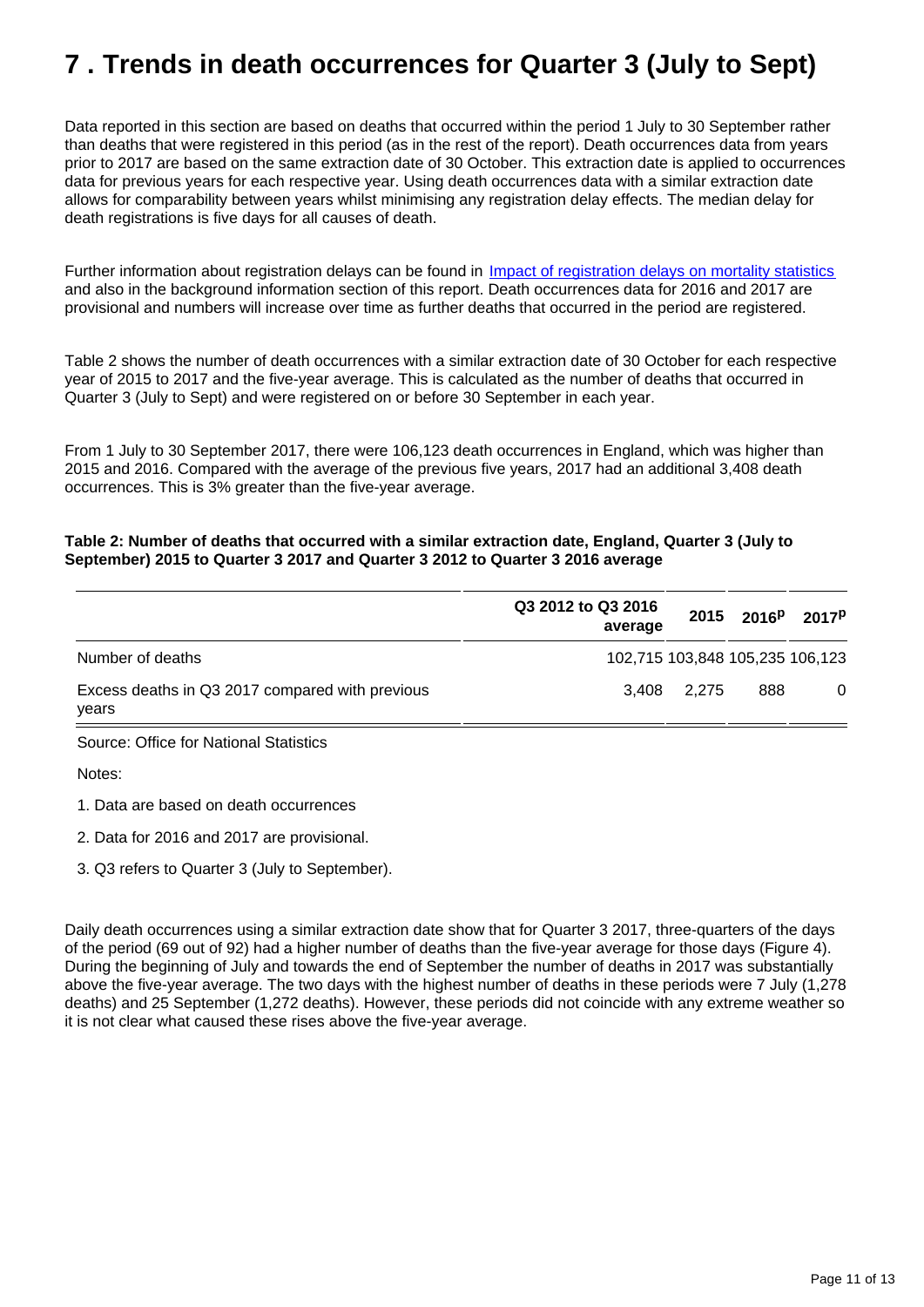### **Figure 4: Number of deaths occurring on each day, England, Quarter 3 (Jul to Sept) 2015 to Quarter 3 2017 and Quarter 3 2012 to Quarter 3 2016 average**

Figure 4: Number of deaths occurring on each day, England, Quarter 3 (Jul to Sept) 2015 to Quarter 3 2017 and Quarter 3 2012 to Quarter 3 2016 average



#### **Source: Office for National Statistics**

**Notes:**

- 1. Based on death occurrences with a similar extraction date of 30 October for each respective year.
- 2. Deaths for 2016 and 2017 are provisional.

## **8. Quality and methodology**

## **Deaths data sources**

A provisional extract of death registrations and death occurrences data for Quarter 3 (1 July to 30 September) 2017 was created on 30 October 2017, roughly four weeks after the end of the reporting period. For this reason, we would expect death occurrences to increase, because of registration delays, which will not be accounted for by 30 October 2017. In exceptional circumstances there may also be changes to the number of registrations but these would be very small. Registrations data for years prior to 2017 are final, whereas occurrences data prior to 2016 are final.

## **Registration delays on occurrences**

In England, deaths should be registered within five days of the death occurring, but there are some circumstances which result in the registration of the death being delayed. Deaths considered unexpected, accidental or suspicious will be referred to a coroner who may order a post-mortem or carry out a full inquest to ascertain the reasons for the death. The coroner can only register the death once any investigation is concluded and they are satisfied that the death was natural and that the cause of death has been certified correctly. If the coroner is not satisfied that the death was from natural causes then an inquest will normally be held to determine the cause of death. The time taken to investigate the circumstances of the death can often result in a death